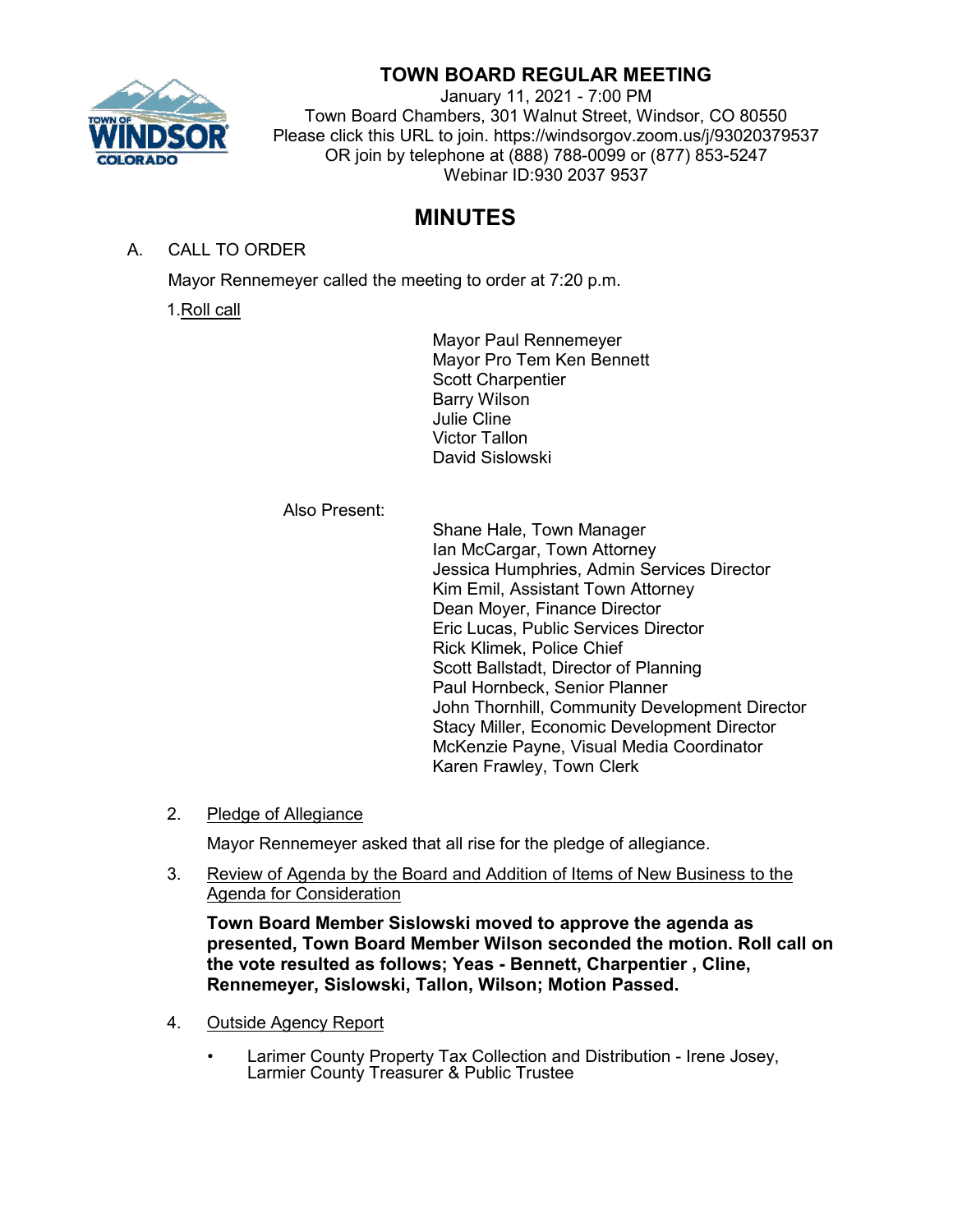Larimer County Treasurer and Public Trustee Irene Josey presented on Larimer County property tax collection and distribution.

- 5. Board Liaison Reports
	- Town Board Member Charpentier Chamber of Commerce, Clearview Library Board

Town Board Member Charpentier reported that there are no updates since the last Board meeting.

• Town Board Member Wilson - Planning Commission, Larimer County Behavioral Health Policy Council

Town Board Member Wilson reported that there are no updates since the last Board meeting for the Planning Commission.

Town Board Member Wilson reported that Larimer County Behavioral Health Services facility had a small and intimate groundbreaking ceremony on 12/16/20. FCTV was there to record the ceremony and the video can be found via this link: https://youtu.be/Isuha5VrA6Q. Earth moving at the site of the new facility could start as early as the first quarter of 2021.

This is the first iteration of the Larimer County Behavioral Health Services Dashboard: https://www.larimer.org/behavioralhealth/data. This is a sample of the data collected so far and the dashboard is evolving. The data reviewed was a set of indicators of community mental health impacts from COVID-19 collected via a new survey from a Facebook collaboration with a consortium of universities, public health officials, and the Delphi group at Carnegie Mellon University. Based on feedback received pertaining to our proposed dashboard, council members are interested to see data split out by demographic groups, being able to see data trends year over year, and using the data as a quick way to gauge the state of behavioral health of the community.

Steve Johnson's term ended as Larimer County Commissioner. A new Commissioner will be named to the Behavioral Health Policy Committee in January.

• Mayor Pro Tem Bennett – Water and Sewer Board, 34, and I-25 Coalition's

Mayor Pro Tem Bennett reported that the 34 and I-25 Coalition's will meet the first week of February and there are no updates since the last Board meeting.

Mayor Pro Tem Bennett reported that the Water and Sewer Board meets Wednesday morning.

• Town Board Member Cline – Tree Board, Poudre River Trail Corridor Authority, Historic Preservation Commission

Town Board Member Cline reported that there have been no updates for any of the boards since the last Board Meeting.

• Town Board Member Tallon - Parks, Recreation and Culture Advisory Board, Great Western Trail Authority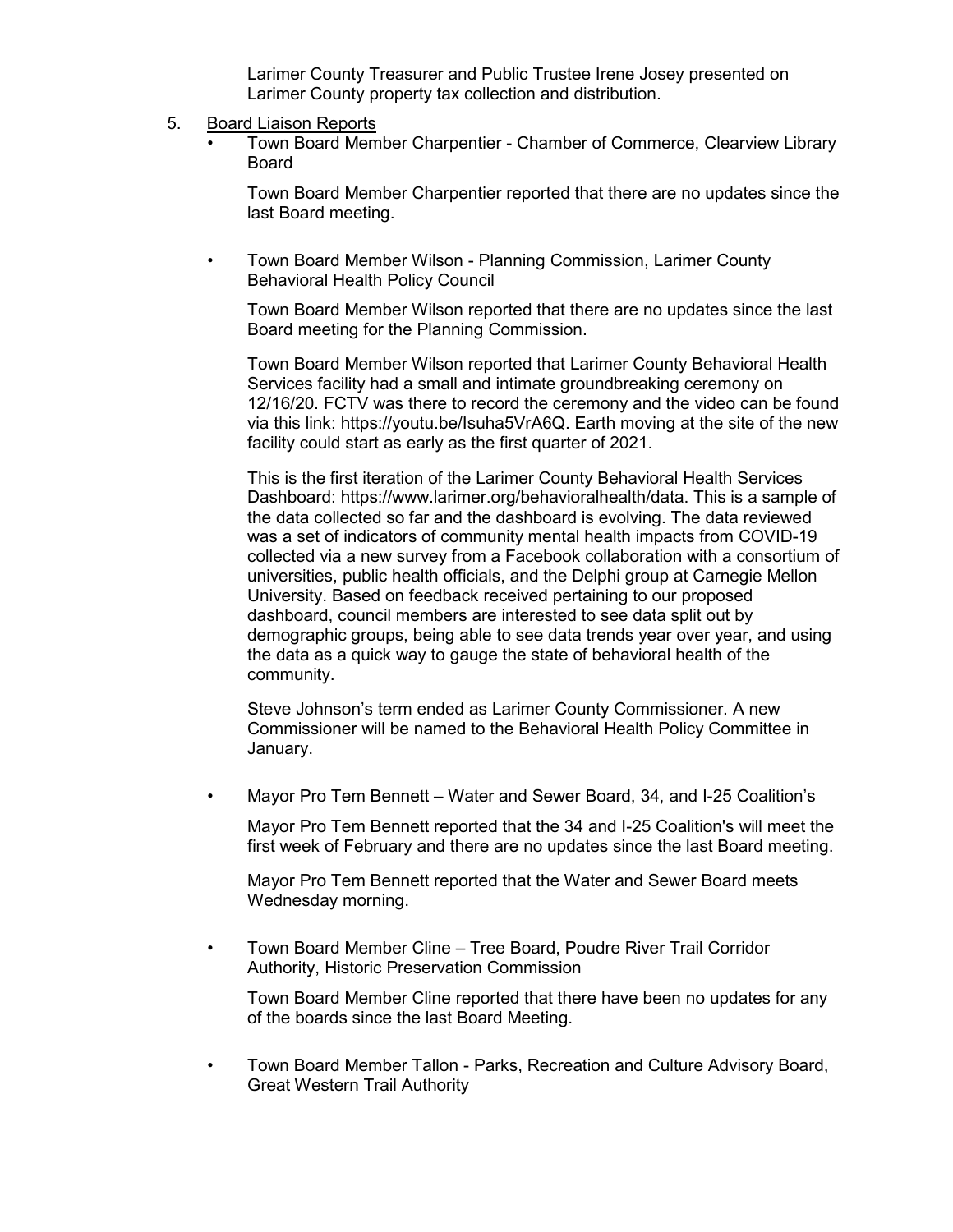Town Board Member Tallon reported that there are no updates for the Parks, Rec, and Culture Advisory Board since the last Board meeting.

Town Board Member Tallon reported that the Great Western Trail Authority received a CGW grant to complete the trail. The Authority is looking at ways to educate the public about not riding horses on the trail. There is a section of the trail that is under repair to fix damage. The Authority received a CDPHE grant for fencing at each intersection.

• Town Board Member Sislowski - Windsor Housing Authority, Windsor Severance Fire District

Town Board Member Sislowski reported that there are no updates for either board since the last Board meeting.

• Mayor Rennemeyer - Downtown Development Authority, North Front Range MPO

Mayor Rennemeyer reported that the North Front Range MPO Board approved a resolution continuing to have planning council's support for the North I-25 extension.

Mayor Rennemeyer reported that the Downtown Development Authority the backlots development project has had multiple presentations that have been submitted to the Authority which the Authority will have an upcoming executive session to go over the presentations.

#### 6. Public Invited to be Heard

Mayor Rennemeyer opened the meeting up for public comment, to which there was none.

## B. CONSENT CALENDAR

- 1. Boards and Commissions Appointment K. Frawley, Town Clerk On December 17th Mayor Rennemeyer and Mayor Pro Tem Bennett conducted an interview for a Tree Board vacant seat. Donna Pierce is being recommended for appointment to fill the vacancy with a term expiring September 2024.
- 2. Resolution No. 2021-01 A Resolution Designating a Public Place for the Posting of Notices Concerning Public Meetings - K. Frawley, Town Clerk The Colorado Open Meetings Act requires Town Board to annually designate a specific place for the posting of public meeting notices. Although the Act allows online meeting postings, Windsor has traditionally identified the bulletin board on the main level of Town Hall for this purpose.

**Town Board Member Tallon moved to approve the consent calendar as presented, Board Member Cline seconded the motion. Roll call on the vote resulted as follows; Yeas - Bennett, Charpentier , Cline, Rennemeyer, Sislowski, Tallon, Wilson; Motion Passed.**

#### C. BOARD ACTION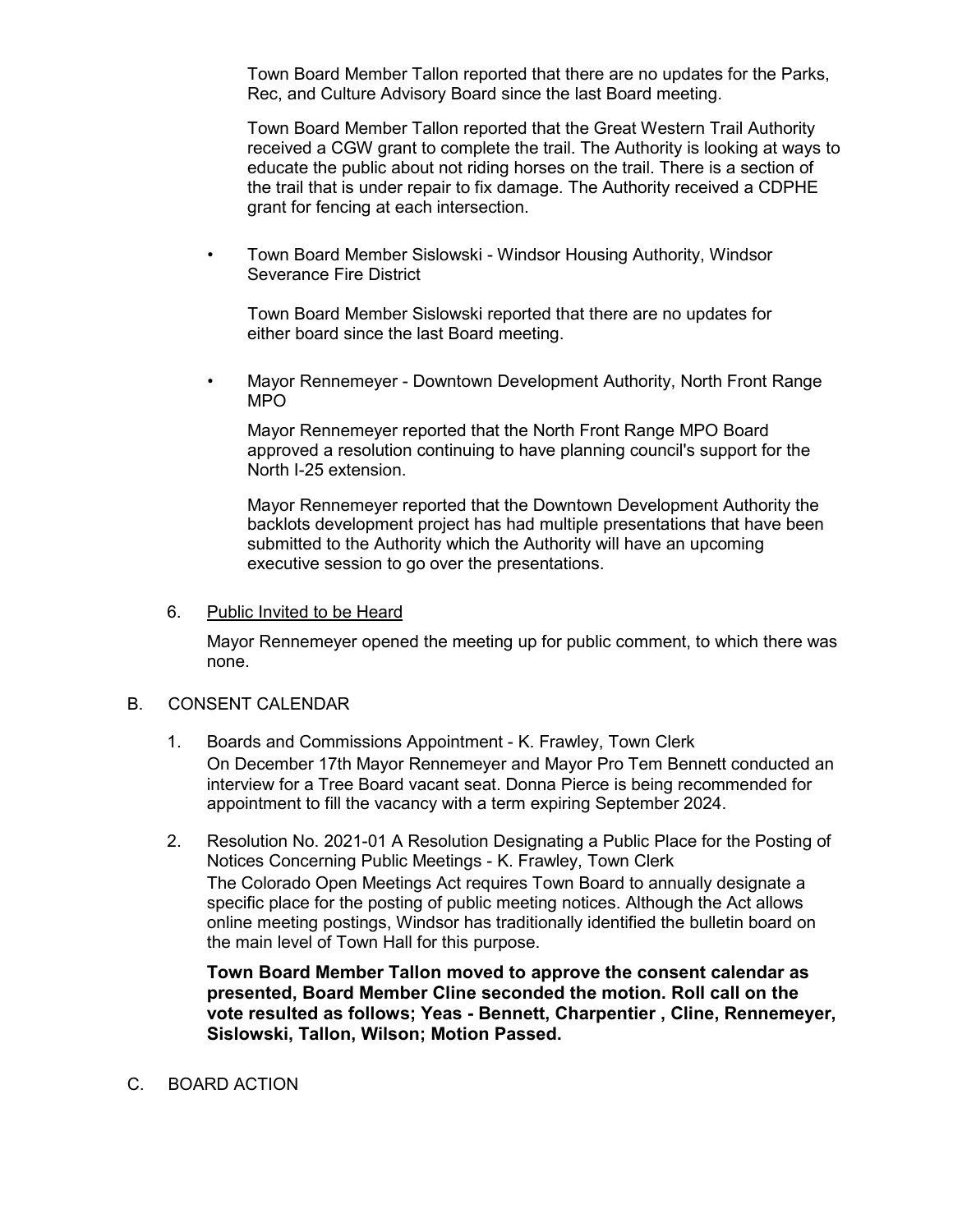1. Ordinance No. 2020-1619 An Ordinance Authorizing The Renewal Of The Existing Cable Franchise Agreement Held By Comcast Cable Communications, LLC, Locally Known As Comcast; And Authorizing The Mayor And Town Clerk To Execute The Cable Franchise Agreement On Behalf Of The Town

This Ordinance is identical to the form approved on first reading, and adopts the 2020 renewal of the Town's Cable Television Franchise Agreement with Comcast Cable Communications, LLC ("Comcast"). The renewal captures a number of Town priorities, including high-definition governmental broadcast channel capability, improved service commitments for new development and compliance with federal regulatory changes that occurred in 2020.

Town Board appointed Kissinger & Fellman, the leading utilities law firm in Colorado, to represent the Town in these negotiations. Brandon Dittman has been the primary negotiator for the Town, and will be present to review the agreement with you, and to answer any questions you may have.

Mayor Rennemeyer opened the meeting up for public comment, to which there was none.

**Town Board Member Sislowski moved to approve Ordinance No. 2020-1619, Town Board Member Tallon seconded the motion. Roll call on the vote resulted as follows; Yeas - Bennett, Charpentier , Cline, Rennemeyer, Sislowski, Tallon, Wilson; Motion Passed.**

2. Ordinance No. 2020-1620 Creating the Windsor Land Use Code, By Repealing, Amending, Creating, Adopting And Re-Adopting Chapters 14, 15, 16 And 17 Of The Windsor Municipal Code

The enclosed ordinance updates Chapters 14-17 of the Windsor Municipal Code. There are no changes from first reading. As previously discussed, the intent of these updates is to:

- better implement the goals of the Comprehensive Plan;
- better reflect contemporary development trends:
- add flexibility, clarity, and ease of use; and
- streamline reviews where feasible.

Mayor Rennemeyer opened the meeting up for public comment, to which there was none.

**Mayor Pro Tem Bennett moved to approve Ordinance No. 2020-1620, Town Board Member Wilson seconded the motion. Roll call on the vote resulted as follows; Yeas - Bennett, Charpentier , Cline, Rennemeyer, Sislowski, Tallon, Wilson; Motion Passed.**

3. Ordinance No. 2021-1621 An Ordinance Fixing the Compensation of the Municipal Court Judge and Municipal Court Clerk for the Town of Windsor in Compliance with Sections 13-10- 107 and 13-10-108, C.R.S., and Section 2-4-90 of the Windsor Municipal Code

The statutes governing qualified municipal courts of record require that the compensation of the Municipal Judge and Office of the Municipal Court Clerk be set by ordinance. This requirement has also been incorporated into the Town's Municipal Code. The Town Board previously approved the 2021 Annual Budget,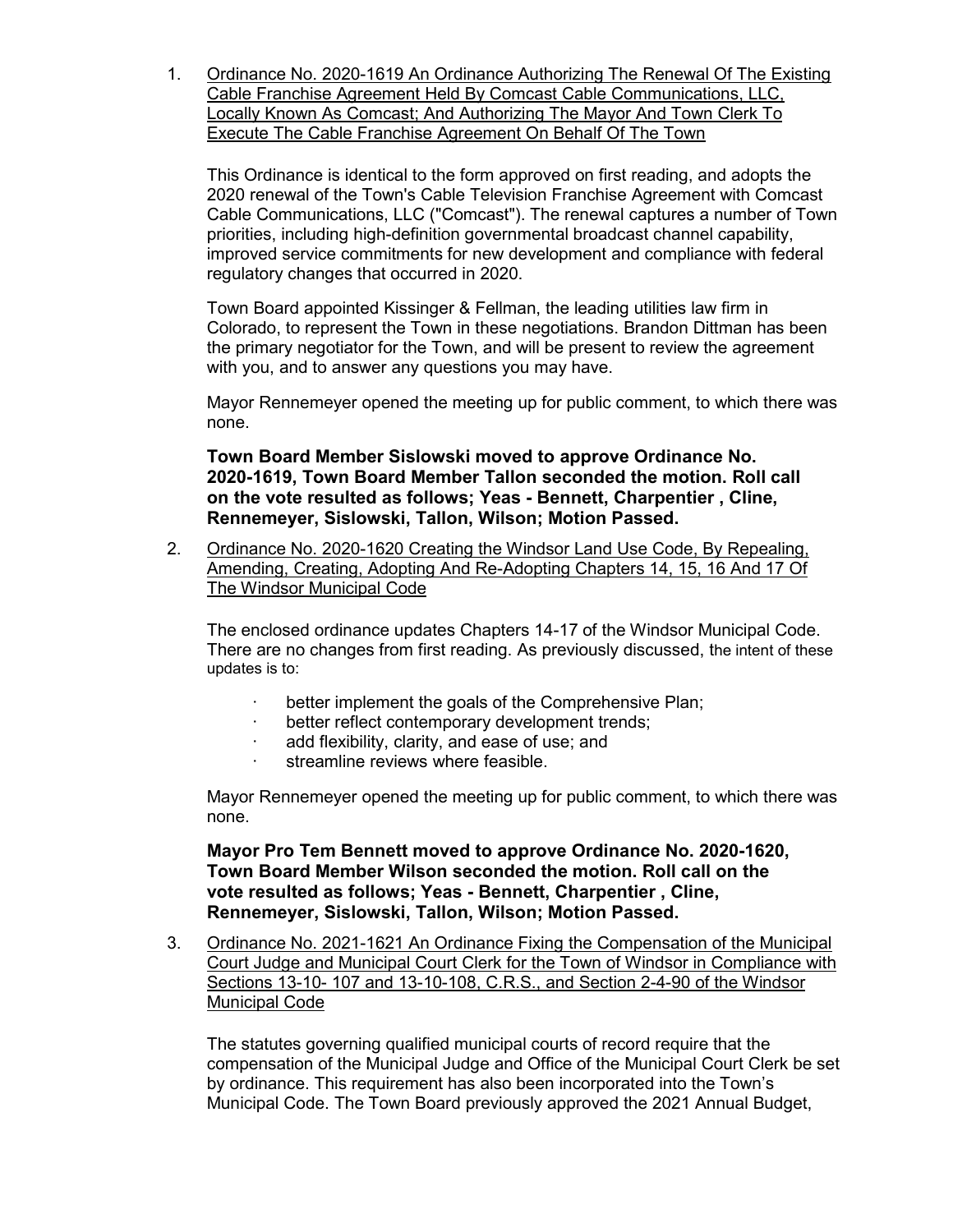where the compensation for the Municipal Judge and Municipal Court Clerk's Office was fixed. Provisions also were made to provide for compensation for the Deputy Municipal Judge. An Ordinance approving those appropriations is required in order to comply with the requirements of state law and the Municipal Code.

The attached Ordinance Fixing the Compensation of the Municipal Court Judge, Deputy Municipal Judge and Municipal Court Clerk, incorporates the appropriations for these offices from the 2021 Annual Budget, thus satisfying the requirements of law.

Per Ms. Emil, this is an annual presentation that staff makes each year as the state statute requires the Board to fix the Municipal Judge and Court Clerk's salary by ordinance.

**Town Board Member Tallon moved to approve Ordinance No. 2021-1621, Town Board Member Wilson seconded the motion. Roll call on the vote resulted as follows; Yeas - Bennett, Charpentier , Cline, Rennemeyer, Sislowski, Tallon, Wilson; Motion Passed.**

4. Resolution No. 2021-02 A Resolution Authorizing The Mayor To Execute A Waiver And Release Agreement Affecting The Town's Participation In The Northern Colorado Regional Tourism Act Initiative

This Resolution effectively withdraws Windsor from active participation in the Northern Colorado Regional Tourism Act ("RTA") project known as "GoNoCo". The RTA is intended to promote tourism-related projects through the dedication of State sales tax increment dollars over an extended period of time.

The RTA requires regional collaboration through a combination of local tourism elements. Beginning in 2014, the Town joined with Larimer County, Loveland and Estes Park, each of which brought individual tourism elements to the project. This group became known as "GoNoCo", later evolving to the Northern Colorado Regional Tourism Act Authority. The Town's GoNoCo element was promoted by Martin Lind, and was known as "PeliGrande Resort & Windsor Conference Center".

The Colorado Office of Economic Development and International Tourism ("OEDIT") handles State-level review of applications, governance and compliance with the requirements of RTA. OEDIT approved the GoNoCo application with conditions in 2015. Since that time, the GoNoCo participants have attempted to satisfy OEDIT's conditions with some success. However, Mr. Lind notified OEDIT in August, 2020 that PeliGrande would no longer participate in the project.

Larimer County, Loveland and Estes Park wish to continue their participation, but require an extension of time to meet certain statutory OEDIT deadlines. OEDIT has indicated it will consider the extension request, but only if the entire GoNoCo group executes the attached Waiver and Release Agreement ("Waiver/Release").

The Waiver/Release is very broad, and essentially absolves OEDIT from any exposure for its handling of the GoNoCo/Northern Colorado RTA project. I am not entirely sure what underlies this requirement, except that OEDIT feels it must take this step as consideration for extending an otherwise-firm statutory deadline.

OEDIT will consider the request for extension of the RTA deadlines at its next meeting. The procedural model for OEDIT's consideration is laid out in the Exhibits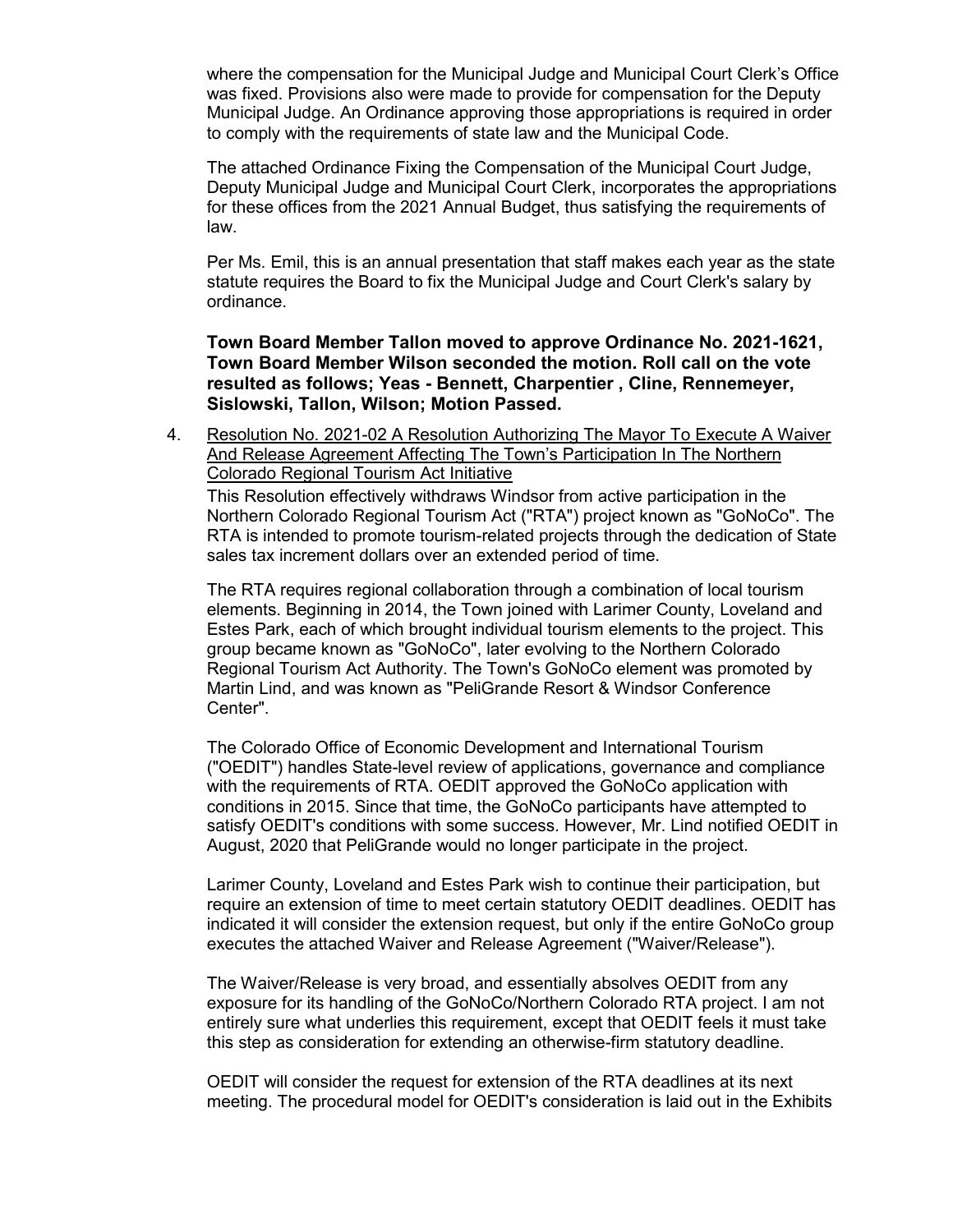to the Waiver/Release. All of these documents have been approved by counsel for the various parties.

Windsor Economic Development Director Stacy Miller has been fully-engaged in this project since its inception. Ms. Miller supports withdrawal from GoNoCo, as the PeliGrande project is no longer in play.

Please note that the withdrawal of the Town's project element does not withdraw the Town from governance of the Northern Colorado Regional Tourism Act Authority. The structure of governance under the RTA is very strict in terms of governance, even if Windsor does not have a project element in play. OEDIT will expect Windsor to continue its presence on the NCRTA Authority Board of Directors, CRS Section § 24-46-306 (b) requires that one elected official and a representative of the community at large must be appointed by the Town to serve on this Board. This is true regardless of whether Windsor has a project element in play. I have specifically asked that OEDIT reconsider this requirement, and have been informed that it is not statutorily allowed.

### **Town Board Member Tallon moved to approve Resolution No. 2021-02, Town Board Member Wilson seconded the motion. Roll call on the vote resulted as follows; Yeas - Bennett, Charpentier , Cline, Rennemeyer, Sislowski, Tallon, Wilson; Motion Passed.**

5. Resolution No. 2021-03 A Resolution Expressing Support for Windsor's Participation in the Greeley-Evans Safe Place to be 5-Star Certification Program, and Authorizing the Mayor to Execute a Letter Seeking Participation in the Program Upon Approval of the Colorado Department of Public Health and Environment

When the state recently moved all Larimer and Weld Counties back into Red on the dial and closed the restaurants, the Governor was pressed by the Larimer County BOCC among others to allow counties to offer an opportunity just like they were allowed to do in Mesa County, where earlier this year they offered the 5-star program, where restaurants, gyms, etc., could operate at a level below the county (less restrictive), if they were pre-certified by the county because they met higher standards of safety.

The Board will recall that Staff outlined three different possible courses that we were exploring for the Town to become a 5-star eligible community, that included partnering with Larimer County, partnering with the Greeley-Evans effort, or going it alone.

Staff met with a representative from CDPHE on January 5th, and after exploring the options, came to the agreement that amending the Greeley-Evans was our best option. As I reported last week, the leadership at Greeley has been very open to including the Town, and I appreciate their neighborly and gracious inclusion.

There aren't many steps that we'll need to take to join this application, but one of steps is that the Board will need to formally enter into this program by adopting the attached Resolution.

**Town Board Member Charpentier moved to approve Resolution No. 2021-03, Mayor Pro Tem Bennett seconded the motion. Roll call on the vote resulted as follows; Yeas - Bennett, Charpentier , Cline, Rennemeyer, Sislowski, Tallon, Wilson; Motion Passed.**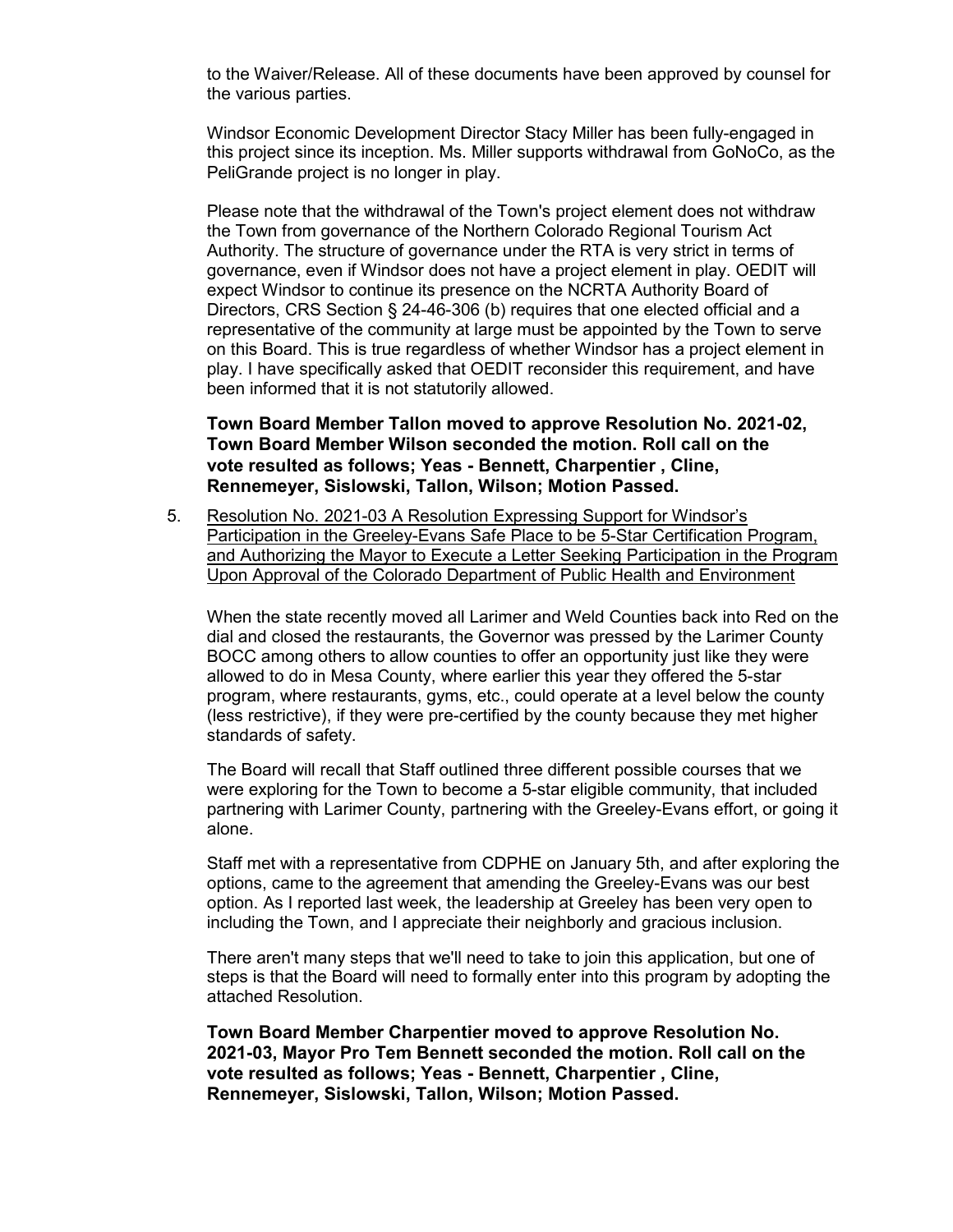## 6. Resolution No. 2021-04 A Resolution Authorizing the Town Manager to Waive Local Liquor License Fees

In an effort to provide some financial relief to struggling businesses, Senate Bill 20B-001 was signed into law on December 7th. A portion of this bill allows for the State to waive specific state liquor license fees for a period of one year. These fees include all new applications, renewals for on-premises consumption, and COVID-19 temporary modification of premises.

The classes of licenses for which a fee waiver is authorized does not include retail liquor stores, grocery stores, or convenience stores as those license holders have presumably not been negatively affected by the COVID-19 pandemic.

In an effort to assist with one of the Town's goals of assisting struggling businesses during the pandemic due to restricted capacity, staff is recommending following the guidelines outlined in SB 20B-001 and waiving the same local fees for the year 2021. The resolution and attached highlighted fee schedule before the board tonight reflects the recommended waived fees.

## **Town Board Member Sislowski moved to approve Resolution No. 2021-04, Town Board Member Tallon seconded the motion. Roll call on the vote resulted as follows; Yeas - Bennett, Charpentier , Cline, Rennemeyer, Sislowski, Tallon, Wilson; Motion Passed.**

## D. COMMUNICATIONS

- 1. Communications from Town Attorney
- 2. Communications from Town Staff

Mr. Lucas stated that staff did an excellent job on snow plowing over the weekend and invited the Board on a tour of the Riverwalk.

Ms. Miller stated provided an update on the status of NoCo Nosh and stated that the launch of the program is set for February 1st. The latest application for the third round of funding for the PPP has opened up.

Mr. Moyer stated that the retail sales tax for this year was higher than it was last year drive through restaurants as well as online sales tax collections have helped to fill in the gaps.

- a. Finance Report November 2020
- 3. Communications from Town Manager

Mr. Hale stated that the Town launched the senate bill 1 program last week.

- a. Monthly Board Report
- 4. Communications from Town Board

Town Board Member Charpentier stated that tomorrow night the Chamber is holding an event at Coffee House 29.